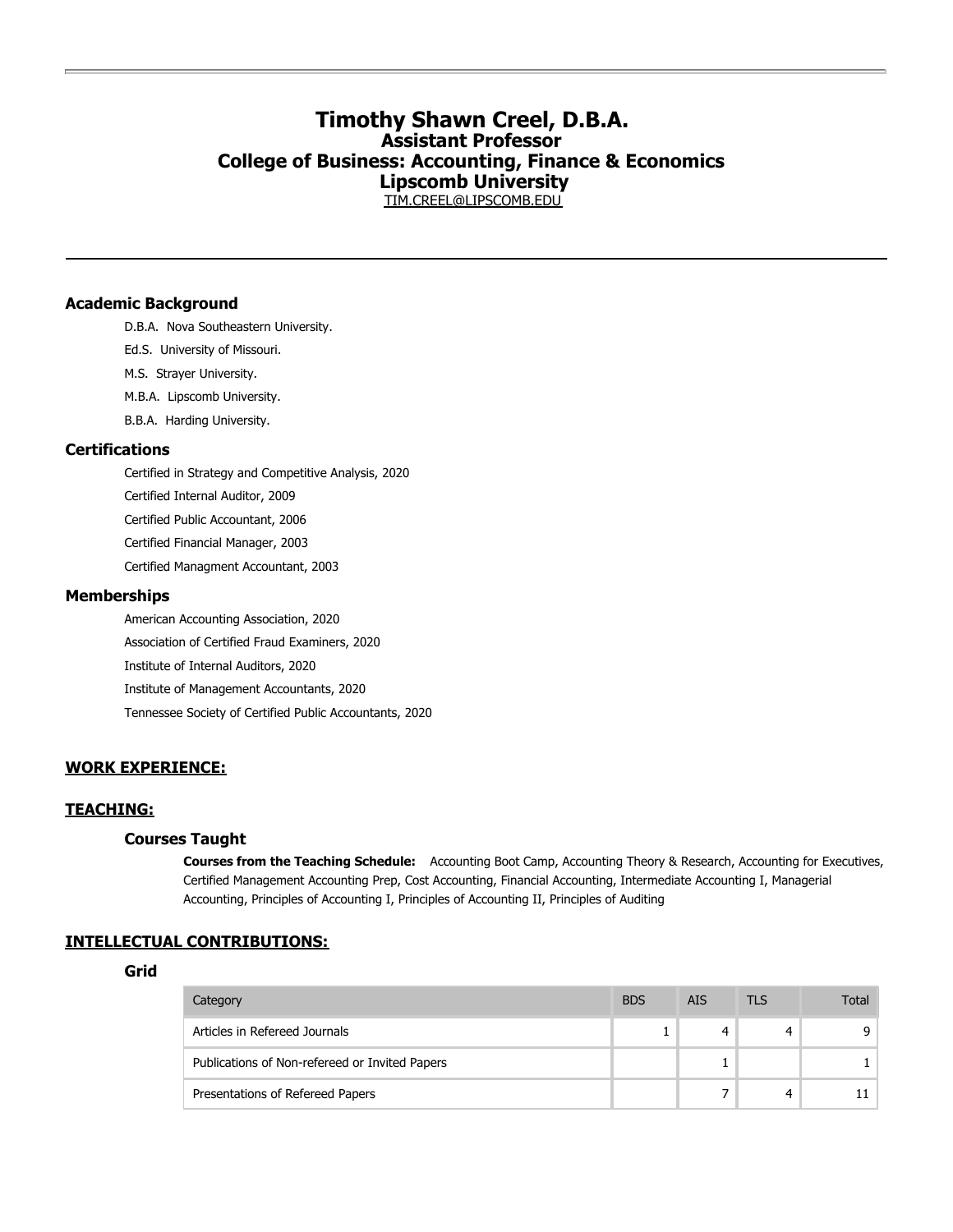| Presentations of Non-Refereed Papers |  |  |
|--------------------------------------|--|--|
|                                      |  |  |

## **Refereed Articles**

Creel, T. S., Paz, V., & Olear, C. (2021). Using a Plant Tour to Help Teach Job Order Costing. Journal of Accounting and Finance, 21 (4), 1 - 7.

Siew, C., Creel, T. S., Qian, S., & Yuliya, Y. (2021). Does CSR Reporting indicate Strong Corporate Governance? International Journal of Accounting and Information Management, 29 (1), 1-16.

Creel, T. S., Paz, V., & Kelli, H. (2019). Using Movie Clips to Help Teach Accounting Principles. Journal of Accounting and Finance, 19 (8).

Creel, T. S., & Paz, V. (2019). Building Airplanes in an Accounting Class: An Interactive Exercise in Cost Managerial Accounting. Accounting Instructors Report.

Creel, T. S., & Paz, V. (2018). Teaching Sustainability in an Accounting Classroom. Discourse and Communication for Sustainable Education, 9 (1).

Paz, V., Moore, W., & Creel, T. S. (2017). Academic Integrity in an Online Business Communications Environment. Journal of Multidisciplinary Research, 9 (1).

Creel, T. S. (2012). How Corporate Social Responsibility Influences Brand Equity. Management Accounting Quarterly, 13 (4).

Creel, T. S. (2011). Corporate Social Responsibility: An Examination of Practices in the Retail Industry. Management Accounting Quarterly, 12 (4).

Creel, T. S. (2010). Environmental Reporting: Practices of the Largest U.S. Companies. Management Accounting Quarterly, 12 (1).

## **Non-Refereed Proceedings**

### **Full Paper**

Creel, T. S., Chan, S., Yurova, Y., & Song, Q. (2019). The Relationship between Audit Quality, Corporate Social Responsibility and Corporate Governance. Institute of Management Accountants Annual Meeting. (Invited)

## **Presentation of Refereed Papers**

#### **International**

Creel, T. S. (2019-2020). Audit Quality: The Effects of Corporate Social Responsibility Reporting and Corporate Governance. Institute of Management Accountants Annual Meeting, San Diego, California.

Creel, T. S., Paz, V., & Horne, K. (2019-2020). Using Movie Clips to Teach Management Accounting. Institute of Management Accounting Annual Meeting, San Diego, California.

Creel, T. S. (2016-2017). The Effects of Corporate Social Responsibility Reporting on Audit Quality, Audit Committee Quality, Auditor Tenure, and Auditor Dismissals. AAA - Annual Meeting, New York, New York.

Creel, T. S. (2011-2012). Corporate Social Responsibility & Brand Equity in the Retail Industry. Institute of Management Accountants Annual Meeting, Las Vegas, Nevada.

Creel, T. S. (2010-2011). Teaching Cost Accounting by Example. AAA - Annual Meeting, San Francisco, California.

Creel, T. S. (2009-2010). Corporate Sustainability Reporting. Institute of Management Accountants Annual Meeting, Baltimore, Maryland.

Creel, T. S. (2009-2010). Environmental Accounting. Institute of Management Accountants Annual Meeting, Phoenix, Arizona.

Creel, T. S. (2008-2009). Environmental Accounting. Institute of Management Accountants Annual Meeting, Baltimore, Maryland.

### **Regional**

Creel, T. S. (2011-2012). Corporate Social Responsibility & Brand Equity in the Retail Industry. American Accounting Association Southeast Regional Meeting, Savannah, Georgia.

Creel, T. S. (2010-2011). Corporate Social Responsibility: An Examination of the Retail Industry. American Accounting Association Southeast Regional Meeting, Destin, Florida.

Creel, T. S. (2008-2009). The Growing Importance of Environmental Accounting. American Accounting Association Southeast Regional Meeting, Oxford, Mississippi.

### **Presentation of Non-Refereed Papers**

**International**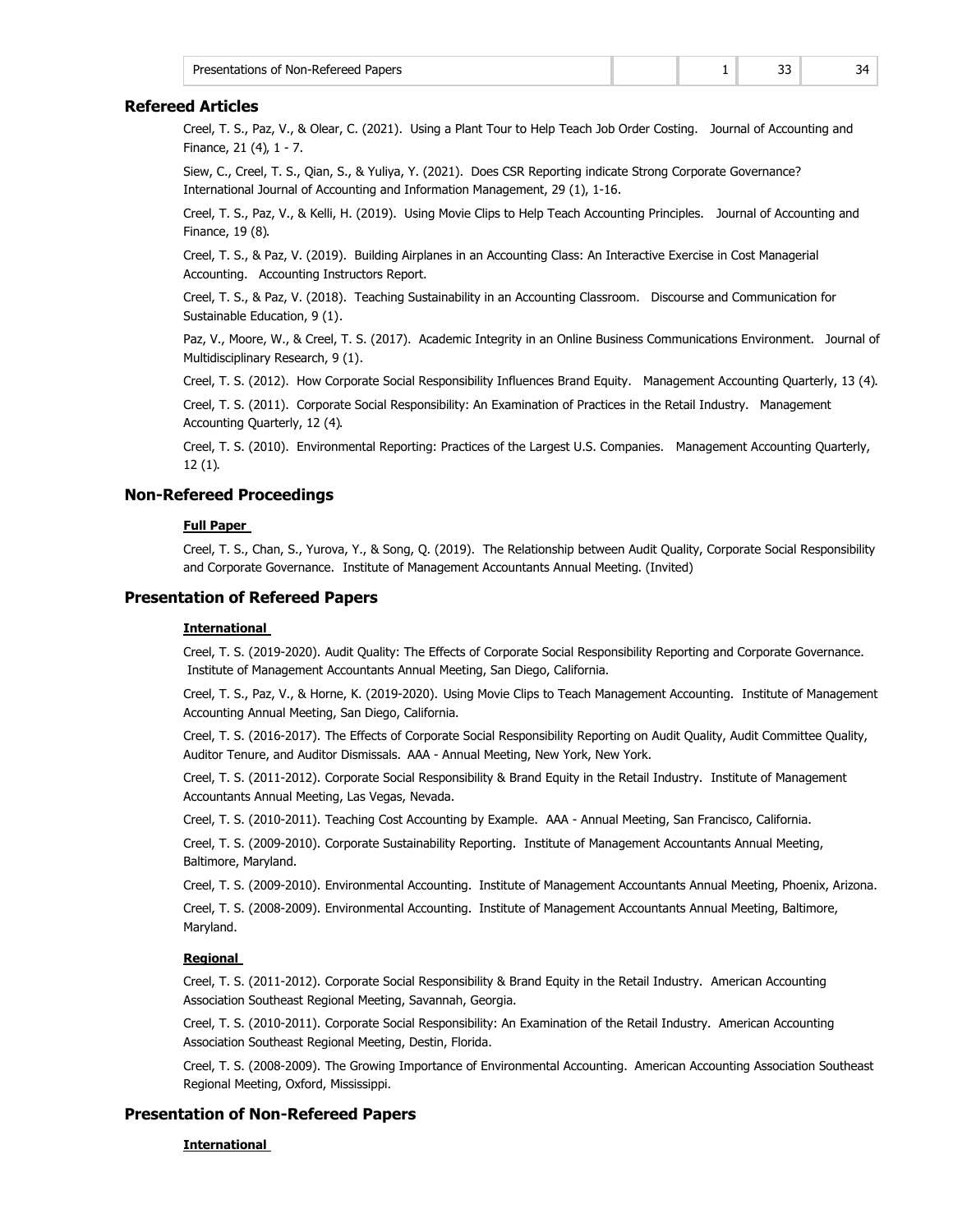S, T. S., Paz, V., & Olear, C. (2021-2022). Using YouTube Videos in an Accounting Class. Invited presentation at AAA - Annual Meeting, Nashville, Virtual.

S, T. S., Paz, V., & Olear, C. (2021-2022). Using Kahoot as a Review Tool in Accounting Classes. Invited presentation at AAA Conference on Teaching and Learning, Nashville, Virtual.

S, T. S., Binkley, M., & Mankin, J. (2021-2022). Teaching Soft Skills in Accounting Classes. Invited presentation at AAA - Annual Meeting, Nashville, Virtual.

Creel, T. S., Paz, V., & Olear, C. (2020-2021). Timesavers: Audio and Video Feedback. Invited presentation at 2021 Spark: AAA Meeting of the Regions, Nashville, Virtual.

Creel, T. S., Paz, V., & Olear, C. (2020-2021). How to Use Kahoot as a Review Tool in Accounting Classes. Invited presentation at 2021 Spark: AAA Meeting of the Regions, Nashville, Virtual.

Creel, T. S., Paz, V., & Olear, C. (2020-2021). Using a Plant Tour to Teach Job Order Costing. Invited presentation at 2021 Spark: AAA Meeting of the Regions, Nashville, Virtual.

Creel, T. S., Paz, V., & O'Lear, C. (2020-2021). Reinforcing Manufacturing Accounting Principles by Taking Students on a Plant Tour. Invited presentation at AAA Conference on Teaching and Learning, Atlanta, Georgia.

Creel, T. S., Paz, V., & Horne, K. (2020-2021). Using YouTube Videos in Accounting Classes to Reinforce Accounting Concepts. Invited presentation at AAA Conference on Teaching and Learning, Atlanta, Georgia.

Creel, T. S., Paz, V., & O'Lear, C. (2020-2021). Using the paperless classroom to teach sustainability and accounting principles in a managerial accounting class. Invited presentation at AAA - Annual Meeting, Atlanta, Georgia.

Creel, T. S., Paz, V., & Olear, C. (2019-2020). Using a Plant Tour in a Cost/Management Accounting Class to Reinforce Accounting Concepts. Invited presentation at AAA - Annual Meeting, San Francisco, California.

Creel, T. S., Paz, V., & Horne, K. (2019-2020). Using Movie Clips in an Accounting Classroom. Invited presentation at AAA Conference on Teaching and Learning, San Francisco, California.

Creel, T. S., Paz, V., & Olear, C. (2019-2020). Teaching Accounting Principles with Movie Clips. Invited presentation at AAA Conference on Teaching and Learning Midyear Colloquium, Tampa, Florida.

Creel, T. S. (2019-2020). Management Accounting: Using a Plant Tour to Teach Important Concepts. Invited presentation at AAA Conference on Teaching and Learning Midyear Colloquium, Tampa, Florida.

Creel, T. S., Paz, V., & Olear, C. (2019-2020). Game On: Using Gamification in Accounting Classes. Invited presentation at AAA Conference on Teaching and Learning Midyear Colloquium, Tampa, Florida.

Creel, T. S., Paz, V., & Olear, C. (2019-2020). Accounting has Game. Invited presentation at AAA Conference on Teaching and Learning 2019 meeting, San Francisco, California.

Creel, T. S., Paz, V., & Olear, C. (2019-2020). Accounting has Game. Invited presentation at AAA - Annual Meeting, San Francisco, California.

Creel, T. S. & Paz, V. (2018-2019). Moch Audits of Student Organizations. Invited presentation at AAA Conference on Teaching and Learning, Washington, District of Columbia.

Creel, T. S. & Paz, V. (2018-2019). Tools to Use for Asynchronous and Synchronous Learning. Invited presentation at AAA Conference on Teaching and Learning, Washington, District of Columbia.

Creel, T. S. & Paz, V. (2018-2019). Using Movie & Television Clips to Promote Accounting Concepts. Invited presentation at AAA - Annual Meeting, Washington, District of Columbia.

Creel, T. S. & Paz, V. (2018-2019). Theater Students Role Playing in Auditing Courses. Invited presentation at AAA Conference on Teaching and Learning, Washington, District of Columbia.

Creel, T. S. & Paz, V. (2018-2019). Building Paper Airplanes to Illustrate Accounting Concepts. Invited presentation at AAA - Annual Meeting, Washington, District of Columbia.

Creel, T. S. & Paz, V. (2018-2019). Applying Corporate Social Responsibility in an Accounting Classroom. Invited presentation at American Accounting Association Conference on Teaching and Learning, Washington, District of Columbia.

Creel, T. S. & Paz, V. (2018-2019). Tools to Use for Asynchronous and Synchronous Learning. Invited presentation at AAA - Annual Meeting, Washington, District of Columbia.

Creel, T. S. (2016-2017). Building Paper Airplanes in Management Accounting. Invited presentation at AAA Conference on Teaching and Learning, New York, New York.

Creel, T. S. (2014-2015). Green Accounting. Invited presentation at AAA - Annual Meeting, Atlanta, Georgia.

Creel, T. S. (2013-2014). Accounting for Sustainability. Invited presentation at AAA - Annual Meeting, Anaheim, California.

Creel, T. S. (2010-2011). Corporate Social Responsibility: An Examination of the Retail Industry. Invited presentation at Institute of Management Accountants Annual Meeting, Lake Buena Vista, Florida.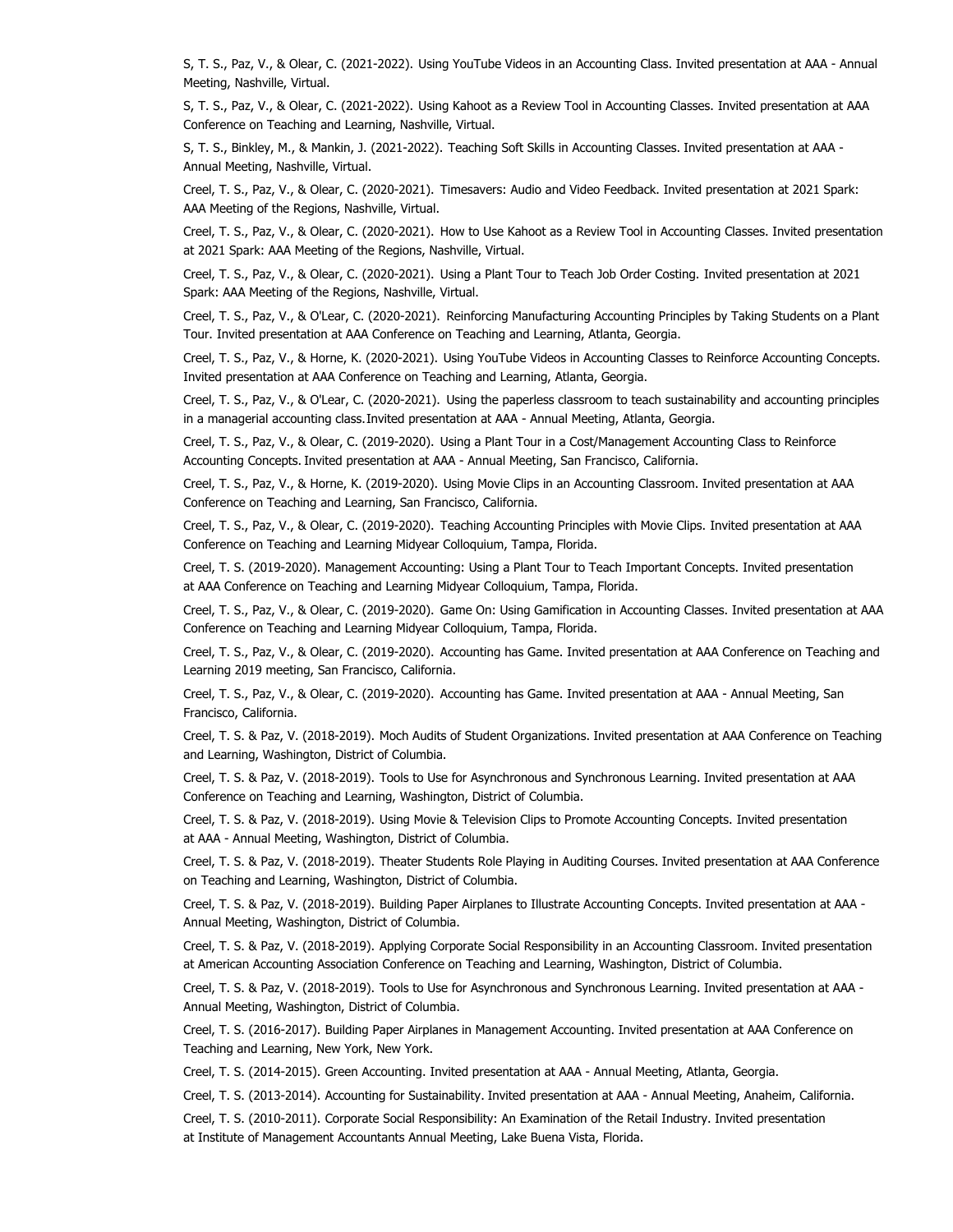#### **Regional**

Creel, T. S. & Paz, V. (2017-2018). Asynchronous and Synchronous Tools. Invited presentation at AAA Mid-Atlantic Region Meeting, Baltimore, Maryland.

Creel, T. S. (2015-2016). Building Paper Airplanes in Management Accounting. Invited presentation at American Accounting Association Southeast Regional Meeting, Atlanta, Georgia.

Creel, T. S. (2013-2014). Accounting for Sustainability. Invited presentation at American Accounting Association Southeast Regional Meeting, St. Petersburg, Florida.

Creel, T. S. (2012-2013). Corporate Social Responsibility in Accounting. Invited presentation at American Accounting Association Southeast Regional Meeting, Nashville, Tennessee.

Creel, T. S. (2010-2011). Teaching Managerial Accounting by Example. Invited presentation at American Accounting Association Southeast Regional Meeting, Destin, Florida.

## **State**

Creel, T. S. (2019-2020, September). New Technologies for the Accounting Classroom. Invited presentation at Tennessee Society of Accounting Educators Annual Meeting, Nashville, Tennessee.

Creel, T. S. (2013-2014). Accounting for Sustainability. Invited presentation at Tennessee Society of Accounting Educators Annual Meeting, Bentwood, Tennessee.

## **SERVICE:**

## **Service to the University**

#### **College Assignments**

#### **Member:**

2019-2020: AOL committee within the school of business

#### **University Assignments**

#### **Committee Member:**

2021-2022: AFE Faculty Senate Representative

## **Service to the Profession**

#### **Board Member: Advisory Board**

2020-2021: Institute of Manaement Accountants. Board member for Nashville chapter

2018-2019: Institute of Management Accountants - Central Arkansas Chapter. Director of Student Affairs for the local Central Arkansas chapter of the IMA

#### **Reviewer - Article / Manuscript**

2020-2021: Institute of Manaement Accountants. Paper reviewer for special issue of the IMA academic journal

#### **Member: Committee/Task Force**

2020-2021: Institute of Manaement Accountants. Member of the IMA Committee on Academic Relations

#### **Officer: Organization / Association**

2019-2020 – 2020-2021: Tennessee Society of Accounting Educators. Program Director for Tennessee Society of Accounting Educators

#### **Other Professional Service Activities**

2020-2021: Institute of Manaement Accountants. Approved Question writer for CSCA examination

#### **Presentation**

2019-2020: Association of Financial Professionals. Presentation entitled Current Trends in Accounting Education 2019-2020: Swang Society. October 2019 Swang Society meeting presentation entitled Achieving Work - Life Balance

#### **Reviewer: Conference Paper**

2019-2020: AAA - Annual Meeting.

2014-2015: Forensic Accounting Sectional Meeting.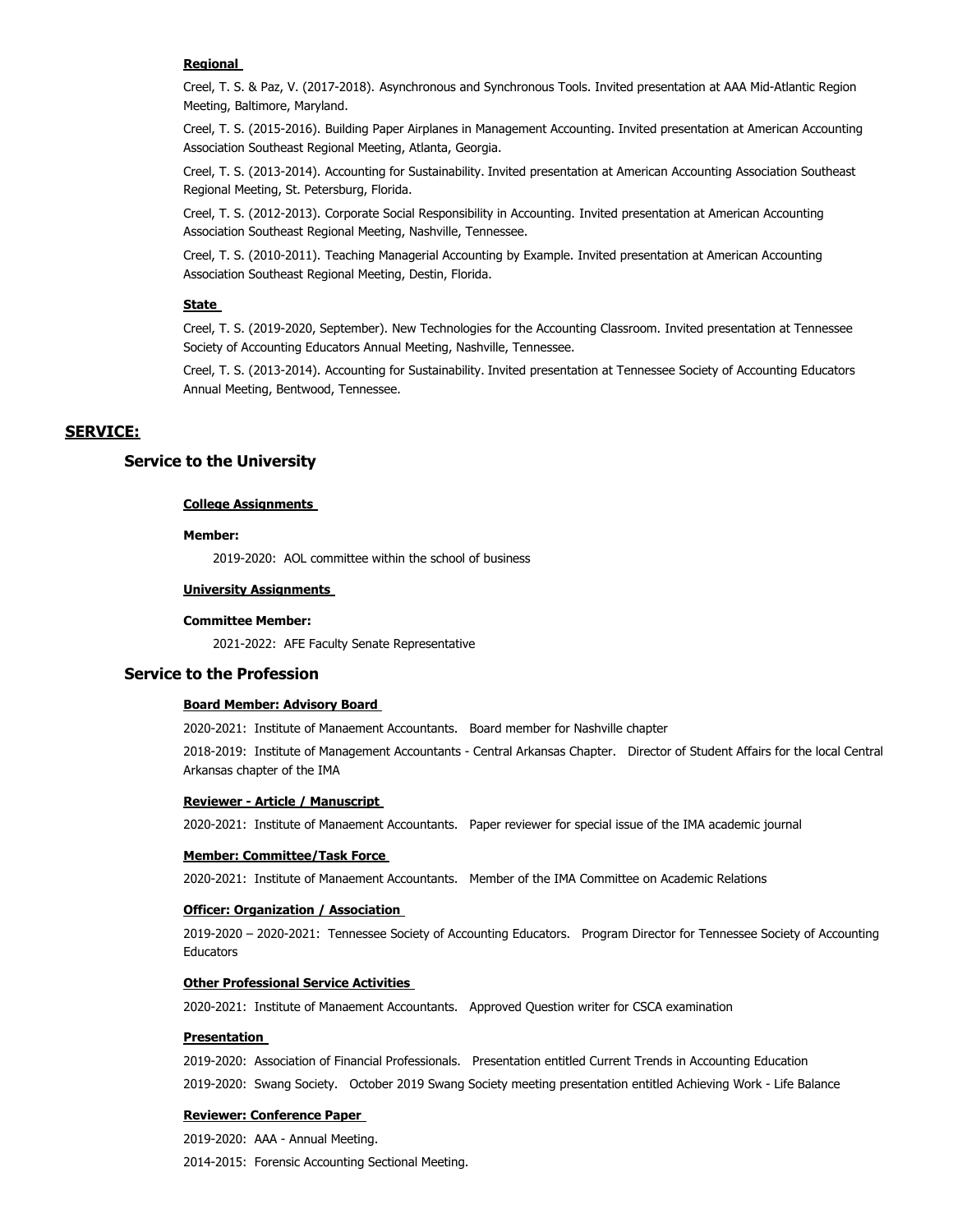## **Service to the Community**

### **Member of a Committee**

2019-2020: Committee on Academic Relations - Institute of Management Accountants

## **Positions Held in Civic Organizations**

2018-2019: Treasurer for United Way of White County, Board member and Treasurer for the United Way of White County for 2017 to 2019

## **Faculty Development**

### **DS: Research-Related Conference/Seminar**

2021-2022: 2021 Spark: AAA Meeting of the Regions. Virtual AAA Meeting of the Regions 2020-2021: AAA - Annual Meeting. AAA Virtual Annual Meeting

### **Instructional-Related Conference**

| 2019-2020: AAA Conference on Teaching and Learning Midyear Colloquium.                |
|---------------------------------------------------------------------------------------|
| 2018-2019 – 2019-2020: AAA Conference on Teaching and Learning.                       |
| 2018-2019 – 2019-2020: American Accounting Association Annual Meeting.                |
| 2015-2016 – 2018-2019: Institute of Management Accountants Student Annual Conference. |
| 2016-2017: American Accounting Association Southeast Regional Meeting.                |
| 2016-2017: American Accounting Association Annual Meeting.                            |
| 2016-2017: American Accounting Association Conference on Teaching and Learning.       |
| 2013-2014 – 2014-2015: American Accounting Association Annual Meeting.                |
| 2011-2012 – 2014-2015: American Accounting Association Southeast Regional Meeting.    |
| 2013-2014: Institute of Management Accountants Student Annual Conference.             |
| 2010-2011: American Accounting Association Annual Meeting.                            |
| 2009-2010: American Accounting Association Southeast Regional Meeting.                |
| 2008-2009 - 2009-2010: Institute of Management Accountants Student Annual Conference. |
| 2008-2009: American Accounting Association Annual Meeting.                            |
|                                                                                       |

## 2005-2006 – 2006-2007: Institute of Management Accountants Student Annual Conference.

### **Other Professional Development**

| 2020-2021: Institute of Manaement Accountants. Continuous Accounting          |                                                                                                                               |
|-------------------------------------------------------------------------------|-------------------------------------------------------------------------------------------------------------------------------|
|                                                                               | 2019-2020: Institute of Manaement Accountants. Better You, Better Leader - 12/3/2020 Online                                   |
|                                                                               | 2019-2020: Institute of Manaement Accountants. Time Management - 11/5/2020 Online                                             |
|                                                                               | 2019-2020: Institute of Manaement Accountants. Leading in the Digital Age - 3/3/20 Online                                     |
|                                                                               | 2019-2020: Institute of Manaement Accountants. Implementing Sustainability into Strategic Planning & Analysis - 4/6/20 Online |
|                                                                               | 2019-2020: Institute of Manaement Accountants. Navigating Growing ESG Expectations - 4/27/20 Online                           |
|                                                                               | 2019-2020: Institute of Manaement Accountants. Using Social Media to Promote Workplace Leadership - 5/5/20 Online             |
|                                                                               | 2019-2020: Center for Teaching & Learning. Designing and Organizing your Online Courses - 5/13/20                             |
| 2019-2020: Center for Teaching & Learning. Team Based Learning - 3/11/20      |                                                                                                                               |
| 2019-2020: Center for Teaching & Learning. Get Salty - 2/12/20                |                                                                                                                               |
|                                                                               | 2019-2020: Center for Teaching & Learning. Circles of Trust - Terry Briley presentation                                       |
| 2019-2020: Graduate Certificate in Online Education - University of Missouri. |                                                                                                                               |
|                                                                               | 2019-2020: Institute of Internal Auditors, Nashville Chapter. Professional Skepticism: Foundation of Objectivity              |

### **Professional Seminars / Workshops**

2020-2021: Institute of Manaement Accountants. Hyperflex Teaching 2020-2021: Institute of Manaement Accountants. Mentoring - The IMA Way 2020-2021: Institute of Manaement Accountants. Financial Leadership 2020-2021: Institute of Manaement Accountants. Reducing Digital Data Bias Risk through Diversity and Inclusion